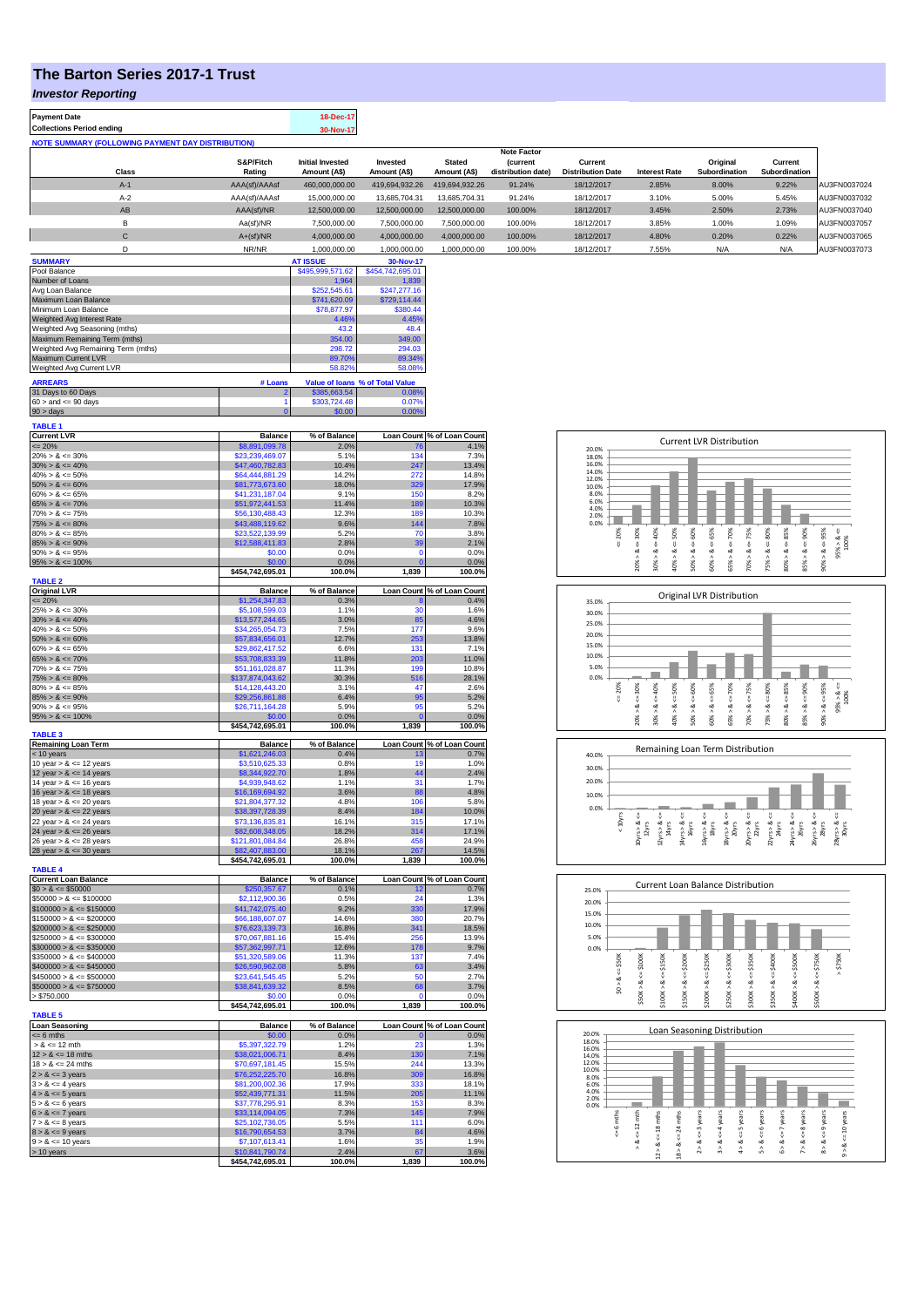## **The Barton Series 2017-1 Trust**

## *Investor Reporting*

| <b>Payment Date</b>                                                                 |                                    | 18-Dec-17             |                |                                     |
|-------------------------------------------------------------------------------------|------------------------------------|-----------------------|----------------|-------------------------------------|
| <b>Collections Period ending</b>                                                    |                                    | 30-Nov-17             |                |                                     |
| TABLE <sub>6</sub>                                                                  |                                    |                       |                |                                     |
| Postcode Concentration (top 10 by value)                                            | <b>Balance</b>                     | % of Balance          |                | Loan Count % of Loan Count          |
| 2650                                                                                | \$9,407,213.44                     | 2.1%                  | 44             | 2.4%                                |
| 2615<br>2914                                                                        | \$8,131,411.28<br>\$8,111,443.71   | 1.8%<br>1.8%          | 31<br>23       | 1.7%<br>1.3%                        |
| 2905                                                                                | \$7,607,381.25                     | 1.7%                  | 28             | 1.5%                                |
| 6210                                                                                | \$7,364,763.14                     | 1.6%                  | 36             | 2.0%                                |
| 5108                                                                                | \$7,297,865.59                     | 1.6%                  | 41             | 2.2%                                |
| 2602                                                                                | \$6,952,995.94                     | 1.5%                  | 24             | 1.3%                                |
| 5118                                                                                | \$6,247,879.01                     | 1.4%                  | 27             | 1.5%                                |
| 2617                                                                                | \$6,223,332.45                     | 1.4%                  | 20             | 1.1%                                |
| 5095                                                                                | \$6,206,035.82                     | 1.4%                  | 24             | 1.3%                                |
|                                                                                     |                                    |                       |                |                                     |
| <b>TABLE 7</b><br><b>Geographic Distribution</b>                                    | <b>Balance</b>                     | % of Balance          |                | Loan Count % of Loan Count          |
| <b>Australian Capital Territory</b>                                                 | 682,284,352.91                     | 18.1%                 |                | 16.1%                               |
| New South Wales                                                                     | \$75,264,573.81                    | 16.6%                 | 295            | 16.0%                               |
| Northern Territory                                                                  | \$1,292,719.03                     | 0.3%                  | 5              | 0.3%                                |
| Queensland                                                                          | \$14,132,040.44                    | 3.1%                  | 55             | 3.0%                                |
| South Australia                                                                     | \$188,399,463.22                   | 41.4%                 | 851            | 46.3%                               |
| Tasmania                                                                            | \$1,441,515.64                     | 0.3%                  | 4              | 0.2%                                |
| Victoria                                                                            | \$11,239,334.11                    | 2.5%                  | 40             | 2.2%                                |
| Western Australia                                                                   | \$80,688,695.85                    | 17.7%                 | 293            | 15.9%                               |
|                                                                                     | \$454,742,695.01                   | 100.0%                | 1,839          | 100.0%                              |
| TABLE 8                                                                             |                                    |                       |                |                                     |
| Metro/Non-Metro/Inner-City<br>Metro                                                 | <b>Balance</b><br>\$355,483,455.32 | % of Balance<br>78.2% | 1416           | Loan Count % of Loan Count          |
| Non-metro                                                                           | \$98,293,988.76                    | 21.6%                 | 419            | 77.0%<br>22.8%                      |
| Inner city                                                                          |                                    | 0.2%                  |                | 0.2%                                |
|                                                                                     | \$454,742,695.01                   | 100.0%                | 1,839          | 100.0%                              |
| <b>TABLE 9</b>                                                                      |                                    |                       |                |                                     |
| <b>Property Type</b>                                                                | <b>Balance</b>                     | % of Balance          |                | Loan Count % of Loan Count          |
| <b>Residential House</b>                                                            | \$416,779,420.68                   | 91.7%                 | 1672           | 90.9%                               |
| <b>Residential Unit</b>                                                             | \$37,736,802.21                    | 8.3%                  | 166            | 9.0%                                |
| Rural                                                                               | \$226,472.12                       | 0.0%                  |                | 0.1%                                |
| Semi-Rural                                                                          | \$0.00                             | 0.0%                  | $\overline{0}$ | 0.0%                                |
|                                                                                     | \$454,742,695.01                   | 100.0%                | 1,839          | 100.0%                              |
| TABLE 10                                                                            |                                    |                       |                |                                     |
| <b>Occupancy Type</b><br>Owner Occupied                                             | <b>Balance</b><br>\$372,613,478.23 | % of Balance<br>81.9% | 1487           | Loan Count % of Loan Count<br>80.9% |
| Investment                                                                          | \$82,129,216.78                    | 18.1%                 | 352            | 19.1%                               |
|                                                                                     | \$454,742,695.01                   | 100.0%                | 1,839          | 100.0%                              |
| TABLE 11                                                                            |                                    |                       |                |                                     |
| <b>Employment Type Distribution</b>                                                 | <b>Balance</b>                     | % of Balance          |                | Loan Count % of Loan Count          |
| Contractor                                                                          | \$11,592,595.54                    | 2.5%                  | 44             | 2.4%                                |
| Pay-as-you-earn employee (casual)                                                   | \$16,347,362.49                    | 3.6%                  | 74             | 4.0%                                |
| Pay-as-you-earn employee (full time)                                                | \$345,872,742.79                   | 76.1%                 | 1362           | 74.1%                               |
| Pay-as-you-earn employee (part time)                                                | \$37,177,389.17                    | 8.2%                  | 162            | 8.8%                                |
| Self employed                                                                       | \$18,545,323.70                    | 4.1%                  | 78             | 4.2%                                |
| No data                                                                             | \$25,207,281.32                    | 5.5%                  | 119            | 6.5%                                |
| Director                                                                            | \$0.00                             | 0.0%                  |                | 0.0%                                |
| TABLE <sub>12</sub>                                                                 | \$454,742,695.01                   | 100.0%                | 1,839          | 100.0%                              |
| <b>LMI Provider</b>                                                                 | <b>Balance</b>                     | % of Balance          |                | Loan Count % of Loan Count          |
| QBE                                                                                 | \$418,417,551.74                   | 92.0%                 | 1714           | 93.2%                               |
| Genworth                                                                            | \$36,325,143.27                    | 8.0%                  | 125            | 6.8%                                |
|                                                                                     | \$454,742,695.01                   | 100.0%                | 1,839          | 100.0%                              |
| <b>TABLE 13</b>                                                                     |                                    |                       |                |                                     |
| <b>Arrears</b>                                                                      | <b>Balance</b>                     | % of Balance          |                | Loan Count % of Loan Count          |
| $=0$ days                                                                           | \$447,687,802.04                   | 98.4%                 | 1810           | 98.4%                               |
| $0 >$ and $\leq$ 30 days                                                            | \$6,365,504.95                     | 1.4%                  | 26             | 1.4%                                |
| $30$ > and <= 60 days                                                               | \$385,663.54                       | 0.1%                  | $\overline{2}$ | 0.1%                                |
| $60$ > and <= $90$ days                                                             | \$303,724.48                       | 0.1%                  | 1<br>n         | 0.1%                                |
| 90 > days                                                                           | \$0.00<br>\$454,742,695.01         | 0.0%<br>100.0%        | 1,839          | 0.0%<br>100.0%                      |
| <b>TABLE 14</b>                                                                     |                                    |                       |                |                                     |
| <b>Interest Rate Type</b>                                                           | <b>Balance</b>                     | % of Balance          |                | Loan Count % of Loan Count          |
| Variable                                                                            | \$286,970,619.45                   | 63.1%                 | 1184           | 64.4%                               |
| Fixed                                                                               | \$167.772.075.56                   | 36.9%                 | 655            | 35.6%                               |
|                                                                                     | \$454,742,695.01                   | 100.0%                | 1,839          | 100.0%                              |
| <b>TABLE 15</b><br><b>Weighted Ave Interest Rate</b>                                | <b>Balance</b>                     | <b>Loan Count</b>     |                |                                     |
| <b>Fixed Interest Rate</b>                                                          | 4.35%                              | 655                   |                |                                     |
|                                                                                     |                                    |                       |                |                                     |
| TABLE 16                                                                            |                                    |                       |                |                                     |
| Foreclosure, Claims and Losses (cumulative)                                         | <b>Balance</b>                     | <b>Loan Count</b>     |                |                                     |
| Properties foreclosed                                                               | \$0.00                             | C                     |                |                                     |
| Loss on Sale of properties foreclosed                                               | \$0.00                             | $\overline{0}$        |                |                                     |
| of which Claims paid by mortgage insurers<br>of which loss covered by excess spread | \$0.00<br>\$0.00                   | Ō<br>$\overline{0}$   |                |                                     |
|                                                                                     |                                    |                       |                |                                     |